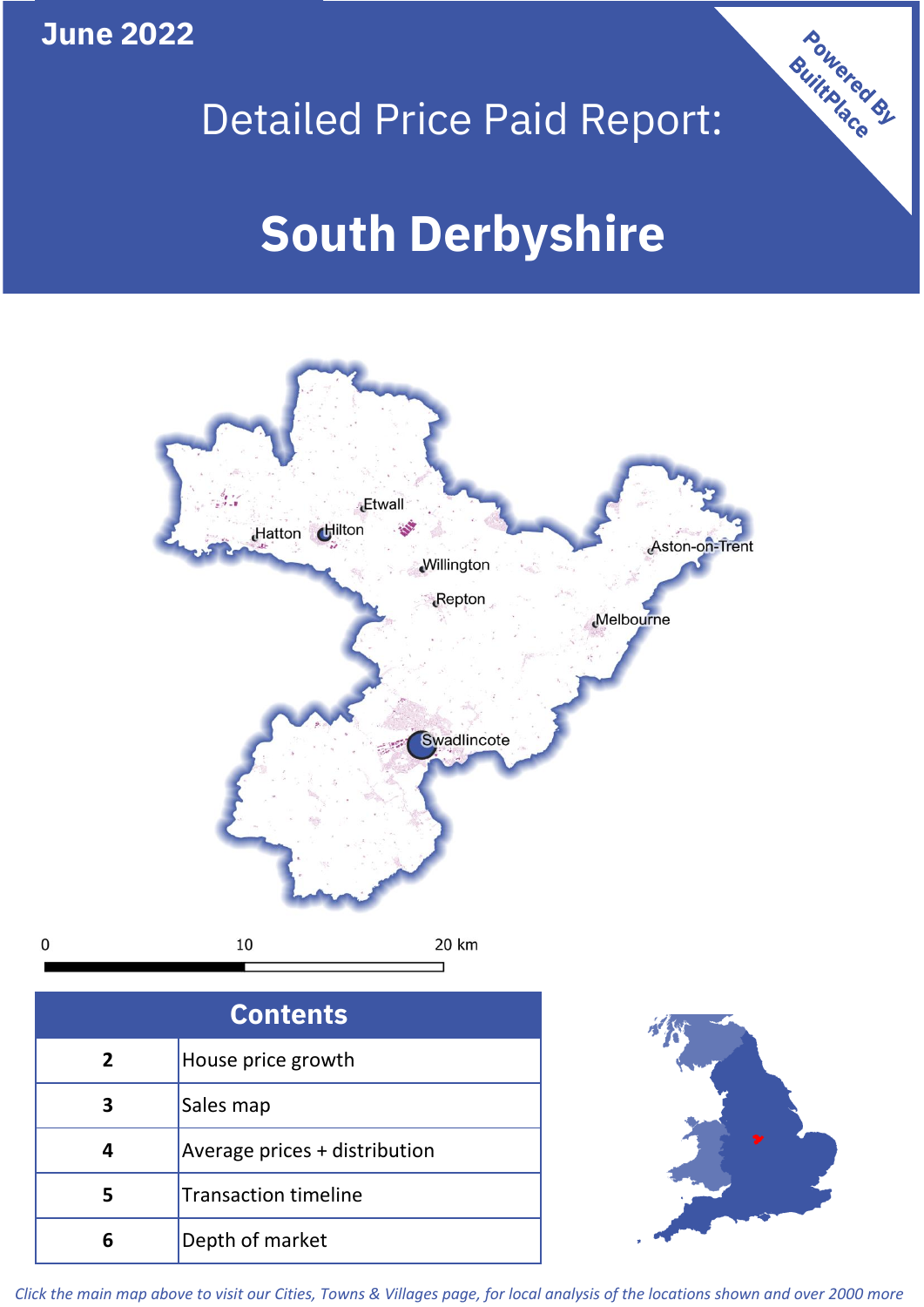#### **Headline Data**

|                     | <b>Current level</b> | 3 month  | <b>Annual</b> | 5 year  | 10 year |
|---------------------|----------------------|----------|---------------|---------|---------|
| <b>House prices</b> | £236,163             | 1.0%     | 11.2%         | 28.8%   | 58.3%   |
| <b>Transactions</b> | 2,017                | $-10.0%$ | 10.6%         | $-1.5%$ | 66.0%   |

# **House Price Growth (April 2022 data)**

#### *Annual Change in House Prices*



House prices in South Derbyshire grew by 11.2% in the 12 months to April 2022 (based on 3-month smoothed data). By comparison national house prices grew by 10.7% and prices in the East Midlands grew by 11.6% over the same period.

South Derbyshire house prices are now 39.9% above their previous peak in 2007, compared to +50.1% for the East Midlands and +52.9% across England.



#### *Year-To-Date Change in House Prices, December to April*

Local prices have grown by 3.4% in 2022 so far, compared to growth of 4.5% over the same period last year.

#### *Source: OS OpenData; UK House Price Index (Contains HM Land Registry data © Crown copyright)*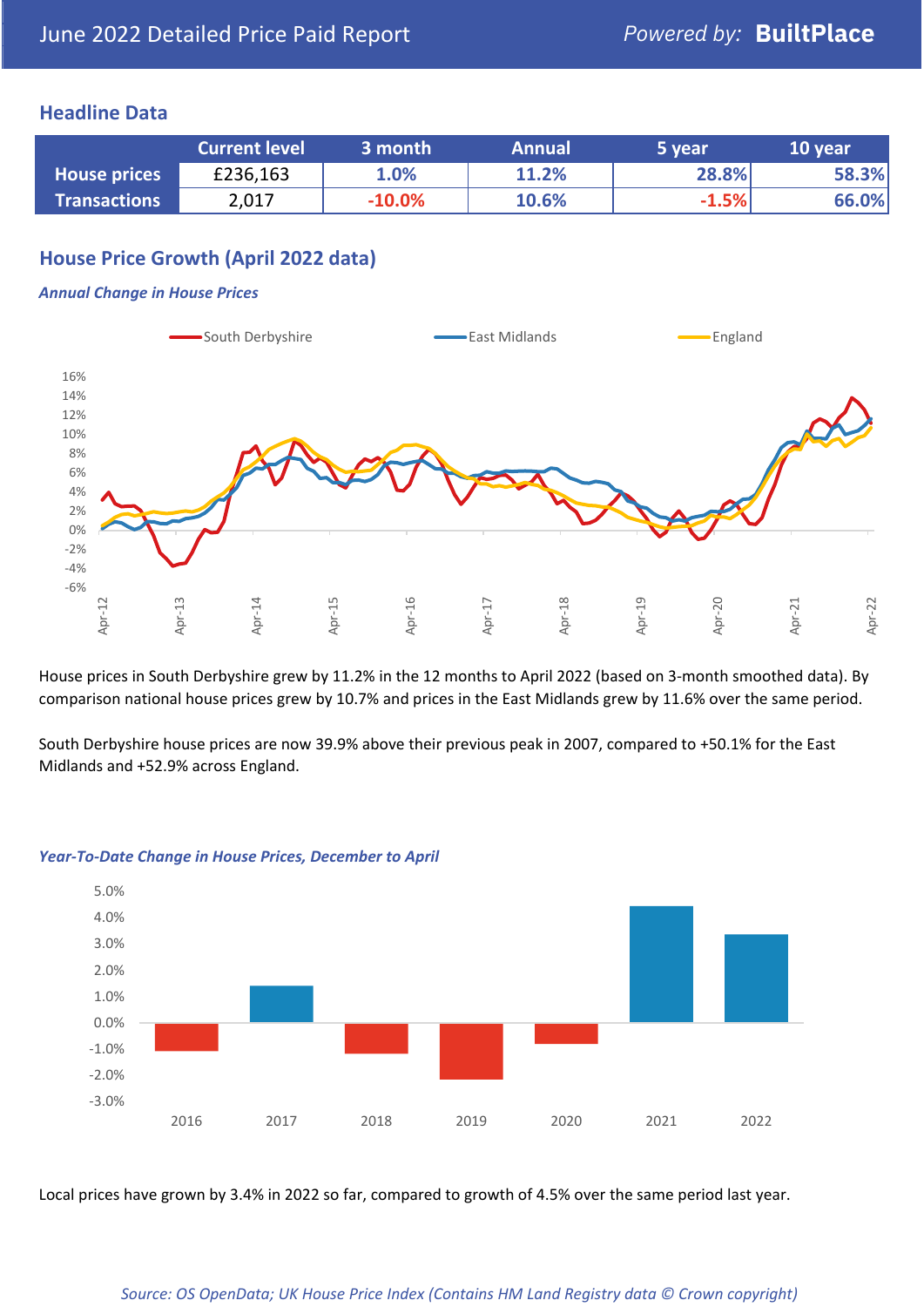# **House Price Map**

*12 months to April 2022*



*Each point is one postcode, coloured by the average value relative to all sales in this local authority (price bands are LA-specific quintiles).*

# **Map Key**

| Min      | <b>Max</b> |                            |
|----------|------------|----------------------------|
| Up to    | £153,000   | 1st quintile / lowest 20%  |
| £153,000 | £190,000   | 2nd quintile               |
| £190,000 | £239,000   | 3rd quintile               |
| £239,000 | £317,000   | 4th quintile               |
| £317,000 | and over   | 5th quintile / highest 20% |

*Source: OS OpenData; UK House Price Index (Contains HM Land Registry data © Crown copyright)*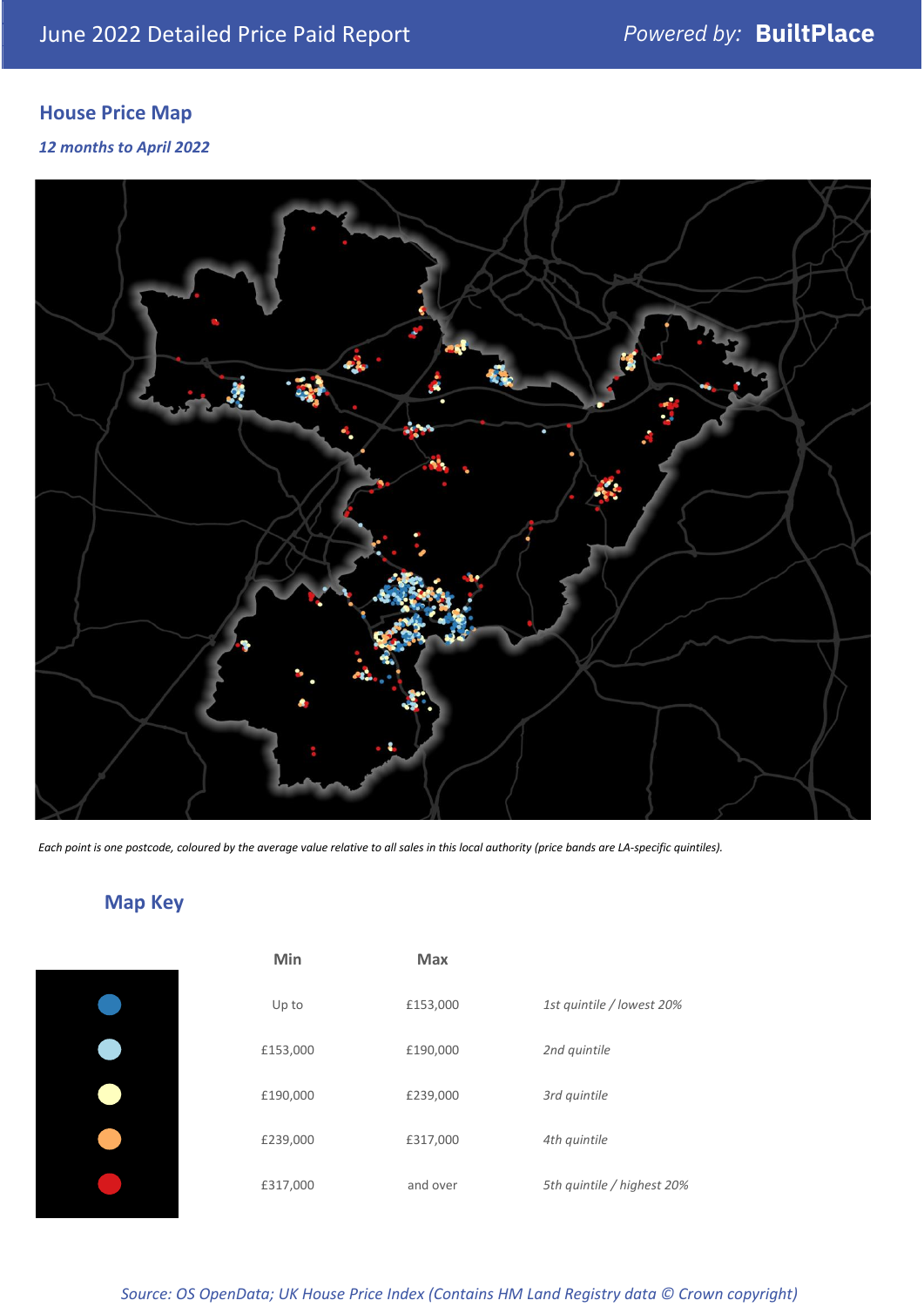# **Average House Price by Property Type**

#### *12 months to April 2022*



|                 | <b>New</b> | <b>Second hand</b> |  |  |
|-----------------|------------|--------------------|--|--|
| <b>Flat</b>     | £132,500   | £140,150           |  |  |
| <b>Terraced</b> | £203,430   | £181,000           |  |  |
| Semi-detached   | £224,280   | £200,608           |  |  |
| <b>Detached</b> | £327,480   | £336,552           |  |  |

# **House Price Distribution by Year**

*All properties, by price band and calendar year (2020 = year to date)*

|                    | 1997 | 2002 | 2007 | 2012 | 2017 | 2019 | 2020 |
|--------------------|------|------|------|------|------|------|------|
| <b>Under £100k</b> | 89%  | 56%  | 13%  | 19%  | 7%   | 3%   | 3%   |
| £100-200k          | 10%  | 38%  | 64%  | 55%  | 46%  | 41%  | 41%  |
| E200-300k          | 1%   | 5%   | 16%  | 16%  | 30%  | 35%  | 28%  |
| £300-400k          | 0%   | 1%   | 4%   | 5%   | 12%  | 13%  | 15%  |
| £400-500k          | 0%   | 0%   | 2%   | 3%   | 3%   | 4%   | 9%   |
| <b>£500k-1m</b>    | 0%   | 0%   | 1%   | 2%   | 2%   | 4%   | 5%   |
| £1-2m              | 0%   | 0%   | 0%   | 0%   | 0%   | 0%   | 0%   |
| <b>Over £2m</b>    | 0%   | 0%   | 0%   | 0%   | 0%   | 0%   | 0%   |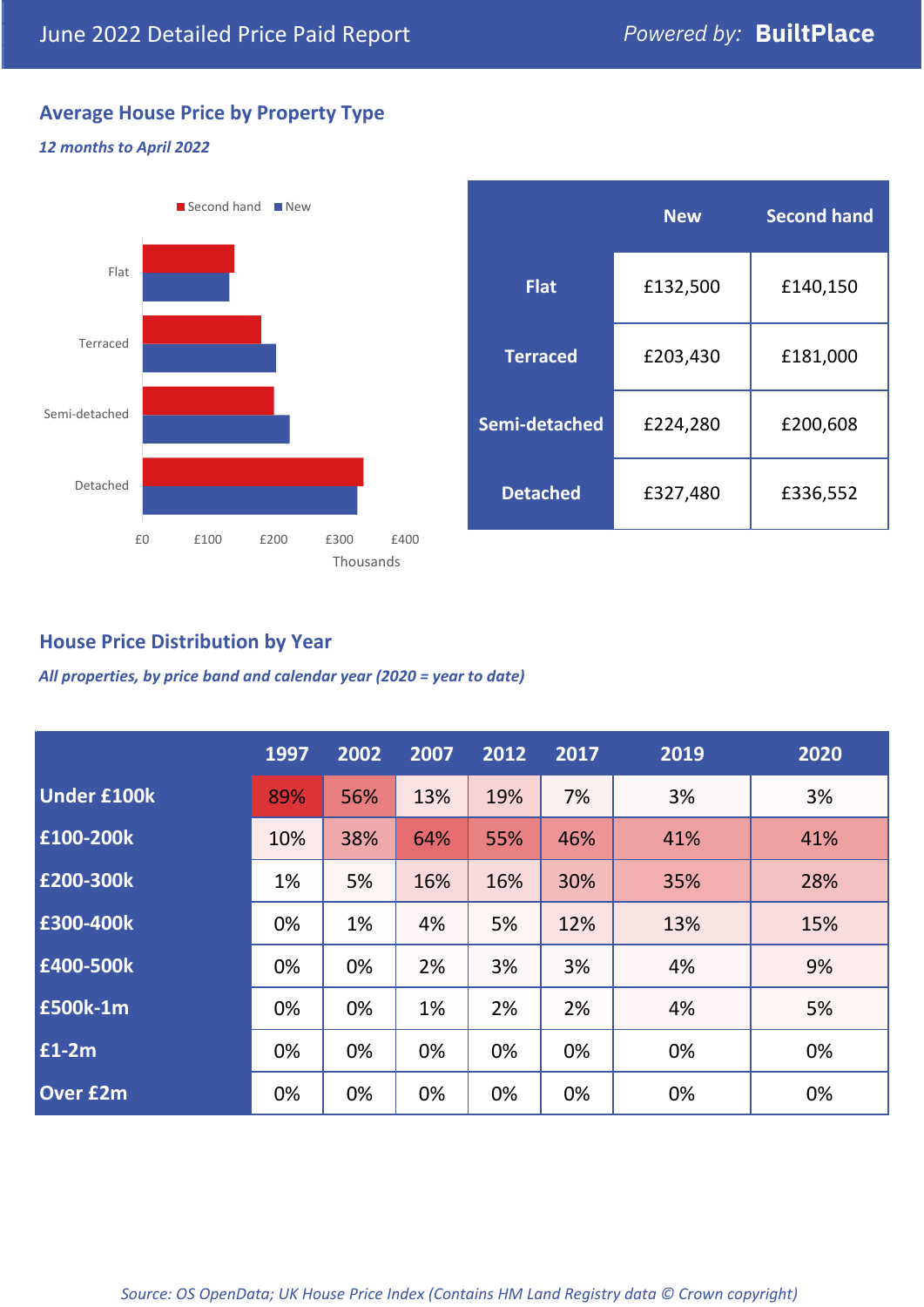# **Transactions (February 2022 data)**

*Annual Transactions, Indexed (2001-05 average = 100)*



There were 2,017 transactions in South Derbyshire during the 12 months to February 2022. This is 83% of the average from 2001-05 and suggests activity is below pre-downturn levels.

Transactions in South Derbyshire have grown by 10.2% since 2014, compared to changes of -8.0% for East Midlands and - 7.7% for England.



#### *Cash and New Build Sales as % of Total, by Year*

*Note: The data on this page EXCLUDES transactions identified as transfers under a power of sale/repossessions, buy-to-lets (where they can be identified by a mortgage), and transfers to non-private individuals - i.e. it comprises only Land Registry 'A' data.*